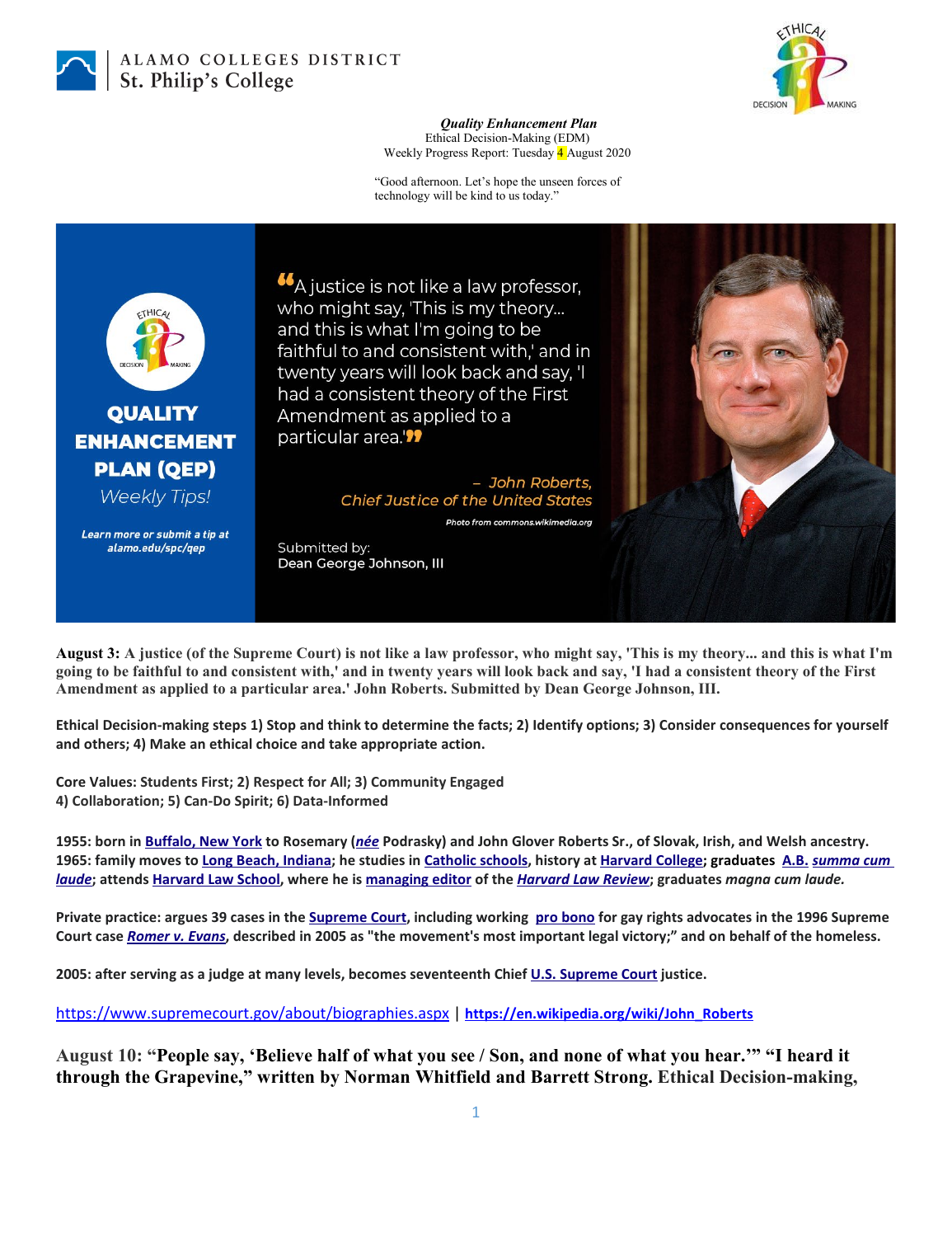**Step 1): "Stop and think to determine the facts;" 2) "…consider consequences for yourself and others." Core Values: Data-Informed; Respect for All.**

**FYI: Sung by: The Miracles; Gladys Knight and the Pips; Marvin Gaye; Credence Clearwater Revival**  and others. [https://en.wikipedia.org/wiki/I\\_Heard\\_It\\_Through\\_the\\_Grapevine](https://en.wikipedia.org/wiki/I_Heard_It_Through_the_Grapevine) )

**Faculty and Staff Professional Development: College Services Division, Thursday 30 July 2 pm. 39 participants. Liz Castillo, David Kisel, Dr. Manzo.**

**Student Engagement/ Faculty and Staff Professional Development: Ethics Bowl Slam, Santa Fe College, Friday, 31 July, 3-4:30 pm: 1) controversial monuments; 2) limited immunity for law enforcement; 3) op-ed selections. Ann Thebaut (host), Jason Frank (technical host); Greg Wright, Snow College coach; new SPC student Patricia Gabe (working on a children's book about the respiratory system), Shanna Bradford, Dr. Manzo. 26 students, coaches, and interested parties.**

**Two ethics "huddles" will serve as mini-lessons on judging, case preparation, etc., and will be conducted prior to the Friday 14 August Santa Fe mini-Ethics Bowl. SPC and two-year college students are invited.** 

**Tuesday, 4 August, 1-2 pm Central. --"Development & Structure of Ethics Bowl Case Presentations," stakeholders and their interests in the case. Ethical Decision-making step 2 "Consider consequences for yourself and for others;" and Student Learning Outcomes: Perspectives. Hosted by Professors Lisa Charney & Ann Thebaut. SPC student Patricia Gabe, Dr. Manzo. 9 participants.**

**Student engagement:** What Would You Do **scenarios. Dr. Angela McPherson Williams (Dr. Mac), Director of Student Success and the Department of Student Life.**

**Assessment: Online QEP constituent survey created and implemented. Dr. Melissa Guerrero, Director of Institutional Research. 25 respondents.**

**Student engagement: Input into 2020 Fall Intercollegiate (Four-Year) and Two-Year Ethics Bowl Qualifier preparations, to be held remotely, 1) synchronously, 2) asynchronously, or 3) both.**

**Upcoming Tasks, Events, and Initiatives**

**Faculty and Staff Professional Development: Dual Credit/Early College High School Virtual Professional Development, Friday 7 August.**

**Student Engagement/Faculty and Staff Professional Development: Ethics Bowl Preparations, Santa Fe College. Friday, 7 August, noon-1 pm Central. "Ethical Frameworks/Developing a Moral Argument;" hosted by Professors Ron Claypool & Ann Thebaut.**

**Tuesday, 11 August, 1-2 pm Central. Ethics Bowl Preparations, Santa Fe College. "Roles & Responsibilities of an Ethics Bowl Team Member;" hosted by Professors Claire Orenduff-Bartos & Ann Thebaut.**

**Summer Slam #2, Santa Fe College, Friday, August 14th, 3-4:30 pm Central.**

**Faculty and Staff Professional Development: All-College Convocation, Saturday 15 August. Case studies currently being reviewed.**